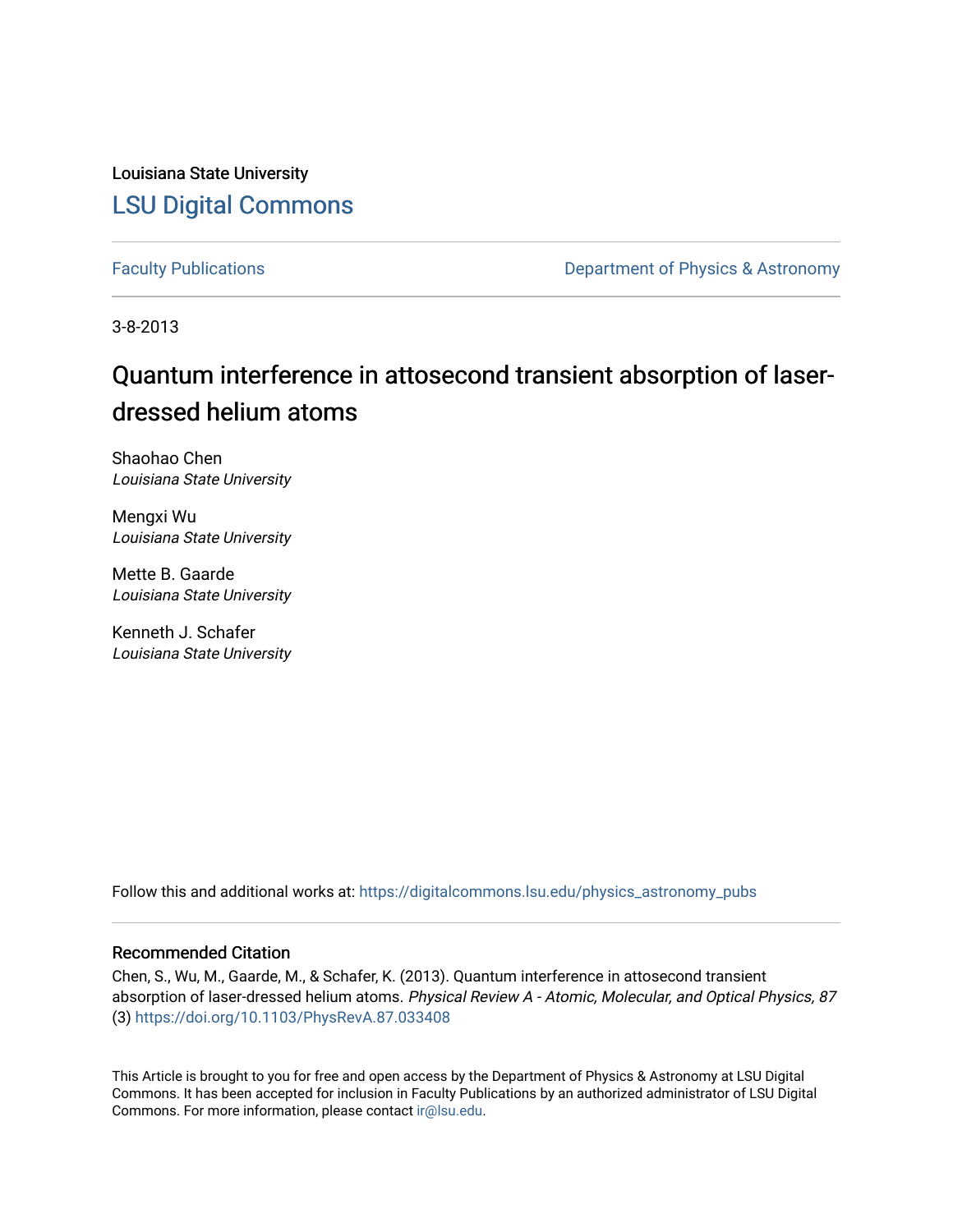

# CHORUS

This is the accepted manuscript made available via CHORUS. The article has been published as:

## Quantum interference in attosecond transient absorption of laser-dressed helium atoms

Shaohao Chen, Mengxi Wu, Mette B. Gaarde, and Kenneth J. Schafer Phys. Rev. A **87**, 033408 — Published 8 March 2013 DOI: [10.1103/PhysRevA.87.033408](http://dx.doi.org/10.1103/PhysRevA.87.033408)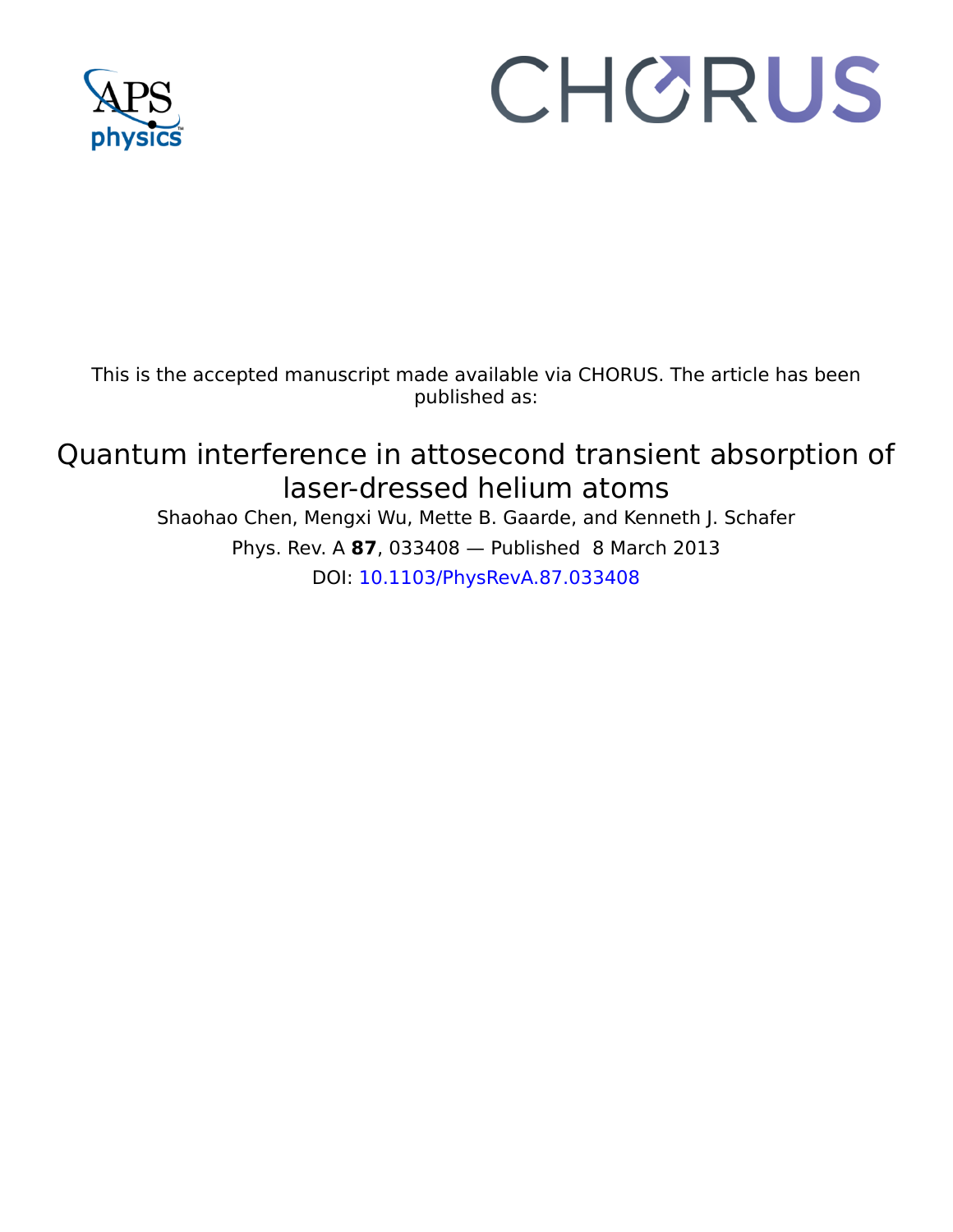### Quantum interference in attosecond transient absorption of laser-dressed helium atoms

Shaohao Chen, Mengxi Wu, Mette B. Gaarde, and Kenneth J. Schafer

Department of Physics and Astronomy, Louisiana State University, Baton Rouge 70803, USA

(Dated: February 22, 2013)

We calculate the transient absorption of an isolated attosecond pulse (iap) by helium atoms subject to a delayed infrared (ir) laser pulse. With the central frequency of the broad attosecond spectrum near the ionization threshold, the absorption spectrum is strongly modulated at the subir-cycle level. Given that the absorption spectrum results from a time-integrated measurement, we investigate the extent to which the delay-dependence of the absorption yields information about the attosecond dynamics of the atom-field energy exchange. We find two configurations in which this is possible. The first involves multi photon transitions between bound states that result in interference between different excitation pathways. The second involves the modification of the bound state absorption lines by the IR field, which we find can result in a sub-cycle time dependence only when ionization limits the duration of the strong field interaction.

PACS numbers: 32.80.Qk,32.80.Rm

numbers: 32.80.Qk,32.80.Rm<br>
sient absorption (ATA) studies provide integrated response cumbers: 32.80.Qk,32.80.Rm<br>
sient absorption (ATA) studies provide integrated response in the energy transformation<br>
signal and matter Attosecond transient absorption (ata) studies provide a way to push our understanding of the energy transfer between electromagnetic fields and matter to the subfemtosecond time scale [1, 2]. They are an all-optical attosecond metrology that complements methods based on the measurement of charged particles, such as attosecond streaking [3, 4] and electron interferometry [5, 6]. Like those methods, high time-resolution is gained in an ata spectrometer by using attosecond extreme ultraviolet (xuv) pulses that are synchronized to the field oscillations of an infrared (IR) laser pulse. The first ATA experiments used an attosecond pulse to probe a valence electron wave packet (ewp) created by ionizing an atom with a strong IR laser pulse  $[1, 7]$ . Recent ATA experiments have used attosecond pulses as a pump that creates an ewp which is then probed by a moderately strong ir field. In this xuv-pump/ir-probe configuration the frequency-resolved transient absorption signal varies as a function of the IR intensity, duration, and the sub-cycle timing between the two fields [8–10]. These experiments raise the possibility of studying time-dependent absorption down to the attosecond time scale.

In this theoretical study, similar to recent experiments [10, 11], we consider helium atoms that are excited by an isolated attosecond pulse (iap) with a central frequency near the ionization threshold, together with a delayed few-cycle ir pulse. We elucidate the key features of the resulting delay-dependent attosecond absorption (DDAA) spectra. These features derive from the fact that the iap "starts the clock" by exciting the system at a welldefined time, and that it makes an ewp that is essentially independent of the pump-probe delay. The DDAA measurement is a spectrogram that records the interference between different excitation pathways which lead to the same absorption or emission processes. Because the attosecond pulse is locked to the ir field oscillations, it is suggestive that many of the features in the spectrum are modulated at half the IR laser period  $(T_{IR})$ , about 1.3 fs. However, the absorption spectrum results from the time-

integrated response of everything that happens after the initial xuv excitation, which complicates the analysis. Our main concern in this paper is the connection between these oscillations and the real-time attosecond dynamics.

between different excitation pathomas. The second involves the modification of the bound state<br>absorption lines by the IR field, which we find can result in a sub-cylic line dependence only when<br>ionization limits the dura We discuss two distinct manifestations of attosecond dynamics in the DDAA spectrum. First, near the ionization threshold the delay-dependent absorption exhibits fully modulated interference fringes at half the IR period. We show these are due to the interference between two pathways, separated in time, which give rise to the same dipole response. This "which way" quantum path interference [12] can be used to time-resolve two photon transitions between excited states, and shows how the absorption at xuv frequencies is altered on a subcycle time scale. We find  $T_{IR}/2$  oscillations with a similar origin in absorption features associated with nonlinear  $XUV+IR$  processes, which appear as light-induced structures in the ata spectrum. These fringes illustrate how energy can be exchanged between excitation modes (dressed states) that exist only when the xuv and ir fields overlap in time. The second feature results from the IR driven sub-cycle AC Stark shift of the lower-lying  $2p$  and  $3p$  resonances [10]. The time-dependent Stark shift leads to a dispersive line-shape, which results from interference between the time-dependent dipole induced before, during, and after the ir pulse. We show that, due to the integrated nature of the absorption spectrum, a measurement of the instantaneous energy shift is only possible when ionization limits the interaction time.

The essential features of DDAA spectra can be understood at the single atom level. The energy lost or gained by a light field in the interaction with an atom can be described by a frequency-dependent response function  $\tilde{S}(\omega, t_d) = 2 \operatorname{Im}[\tilde{d}(\omega, t_d) \tilde{\mathcal{E}}^*(\omega, t_d)],$  where  $t_d$  is the pumpprobe delay (we use atomic units unless otherwise indicated).  $d(\omega, t_d)$  and  $\mathcal{E}(\omega, t_d)$  are the Fourier transforms of the time-dependent dipole moment  $d(t)$  and the total driving field  $E(t)$  for a given pump-probe delay. The dipole moment is obtained by solving the time-dependent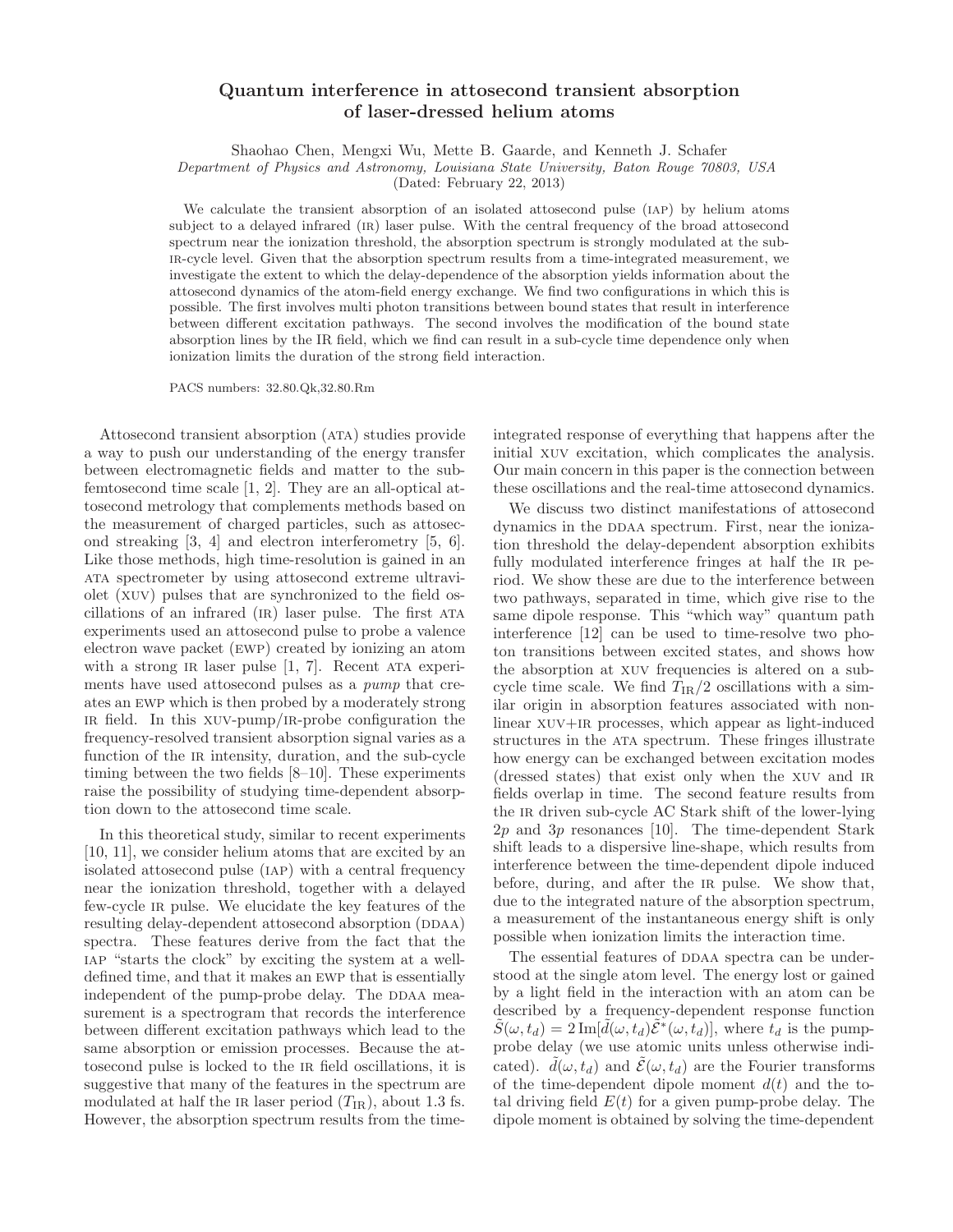

FIG. 1: Single atom response function  $\tilde{S}(\omega, t_d)$  in helium where  $t_d$  is the time delay in in cycles between the in laser pulse (800 nm,  $3 \times 10^{12}$  W/cm<sup>2</sup>, 4 cycles,  $\cos^2$  envelope, sinelike carrier envelope) and the attosecond pulse (330 as, centered at  $25$  eV). The  $IR$  intensity oscillations are shown in black in the top panel.

Schrödinger equation (TDSE) in the single-active-electron approximation [13]. We include a dipole dephasing time  $T_2$  in the calculations by smoothly windowing the dipole moment over a time which is much longer than the length of the ir pulse we study. This simulates the effect of, for example, collisional broadening and finite detector resolution, which are present in experiments but absent from TDSE calculations.

Fig. 1 shows a typical response function vs pump-probe delay. The 25 eV, 330 as iap pump pulse has a bandwidth of 5.5 eV, which means that it overlaps all the singly excited and low-energy continuum states of the He atom. The FWHM of the 800 nm probe pulse is 11 fs, corresponding to 4 optical cycles  $(T_{IR} = 2.7 \text{ fs})$ . The in field is of moderate intensity, so that it can not itself excite the atom in its ground state. The pump and probe fields have parallel linear polarizations. We use a dipole dephasing time  $T_2 = 65$  fs. The value chosen yields a minimum line width ( $\sim$  .08 eV) which is in line with the spectral resolution for current ata experiments [10, 11]. We have verified that using a longer  $T_2$  does not change any of our conclusions, which is expected since 65 fs is already much longer than the IR pulse length we study. Note that positive or negative values of  $S(\omega, t_d)$  mean that a dilute gas will absorb or emit energy at frequency  $\omega$  as the dipole-driven source term in the wave equation will be either out phase or in phase with  $\mathcal{E}(\omega)$  [13, 14].

We begin by briefly describing the main features in Fig. 1. For large positive delays,  $t_d \geq 4 T_{IR}$ , the IAP arrives after the end of ir pulse and the absorption spectrum exhibits only one-xuv-photon transitions from the ground state to the np states. When the two pulses overlap,  $-4 T_{IR} < t_d < 4 T_{IR}$ , these absorption features are strongly modified. In this same delay range, lightinduced structures (LISs) appear, for example, between the  $2p$  and  $3p$  resonant lines. These are associated with

two-photon  $(XUV \pm IR)$  processes that transfer population from the ground state to non-dipole coupled ("dark")  $s$ and d states, and have recently been observed experimentally [11]. Finally, when the iap arrives before the IR pulse,  $t_d \leq -4 T_{\text{IR}}$ , the dipole established by the XUV pulse undergoes free decay until the ir pulse arrives and strongly modified the dipole, which induces sidebands on the main resonance features [15, 16].

Many of the features in  $\ddot{S}(\omega, t_d)$  show a modulation at one half the laser period. Of particular interest are fringes that are present both when the pulses overlap and when the IAP arrives before the IR. An example is seen in Fig. 1 between 24.2 and 24.8 eV near the label " $2p + 2\omega$ ", also shown in more detail in Fig. 2(b). These fringes are caused by quantum interference between two distinct pathways for establishing the same coherence between the ground state and a group of np states  $(n > 5)$ , near threshold. The process is diagrammed in Fig. 2(a). The direct pathway is an xuv-driven 1st-order process that populates all of the np states simultaneously in a manner that is independent of the delay. The indirect pathway is a 3rd-order process in which amplitude in the  $2p$  states is transferred to an  $np$  state by a two-IR-photon process. The role of the indirect pathway via the 2p state is confirmed by a test calculation which dynamically eliminates the  $2p$  state during the time-propagation of the TDSE, in which these fringes disappear. The two interfering processes, since they are driven by the xuv field and the IR field respectively, happen at different times depending on the value of  $t_d$ . The resulting interference fringes are analogous to those observed in photoelectron spectra  $[6]$ , however, in DDAA the multiphoton process need not result in ionization.

Having identified the interfering pathways it is then straightforward to write down the condition for constructive interference as a function of delay:

$$
(\omega_{np} - \omega_{2p})|t_d - t_0| + \Delta \phi = 2\pi k, \qquad (1)
$$

where  $\omega_{np}$  and  $\omega_{2p}$  are the energies of the np and 2p states respectively and  $k$  is a positive integer [6]. We expect this condition to apply when the xuv precedes the peak of the IR pulse,  $t_d < 0$ . It correctly predicts a decreasing slope for the fringes as  $|t_d-t_0|$  increases, corresponding to increasing  $k$  in Eq. (1). To use the constructive interference condition quantitatively, two additional parameters enter:  $\Delta \phi$  is a phase due to the two-IR-photon transition, and  $t_0$  is the time when the two photon transition probability peaks. We can then fit the interference fringes for  $t_d$  < 0 using one set of integers k that start with  $k = 1$  at  $t_0$  and varying  $\Delta \phi$  to obtain the best overall agreement with the calculation. The result for 800 nm IR pulse is shown in Fig. 2(b). We obtain an excellent fit with  $t_0 = -T_{IR}/4$  and  $\Delta \phi = 0$ . The value of  $t_0$  corresponds to the peak of the IR field due to the sine-like IR carrier wave used in the calculation. For  $t_d > 0$  the biggest contribution to the indirect pathway comes from whatever IR field maximum follows the XUV pulse (never more than one half cycle away). The slope of the fringes should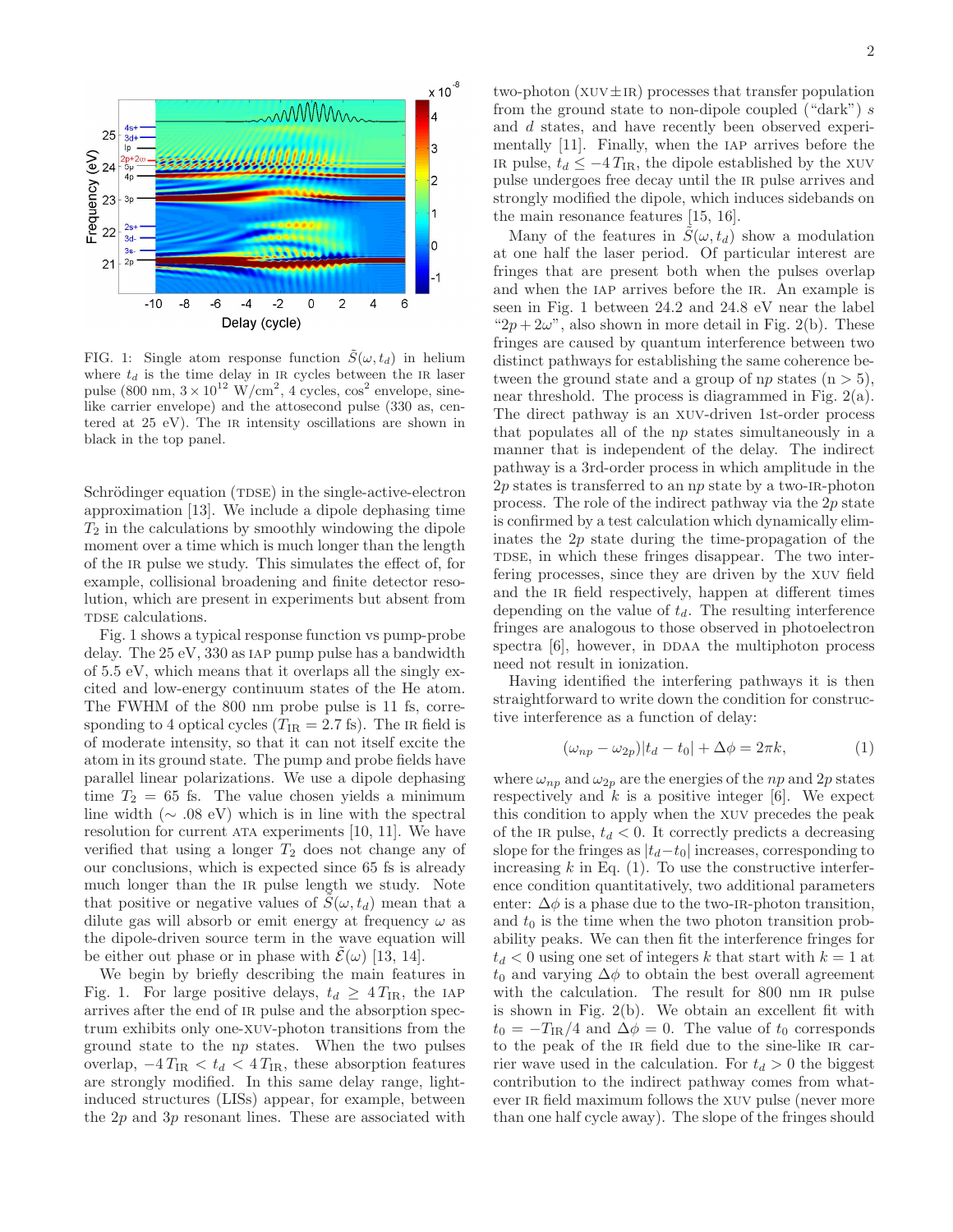

FIG. 2: (a) Diagram of direct (one-photon) and indirect (three-photon) pathways to the same final  $n_1p$  (or  $n_2p$ ) states. Comparison of absorption maxima and the constructive interference condition (white dashed curves) for a narrow range of frequencies and ir wavelengths of (b) 800 nm (same as Fig. 1) and (c) 660 nm.

therefore saturate for  $t_d > 0$ , which is indeed what we observe in Fig. 1. We can thus conclude that the strength of the two photon transition peaks at the local intensity maxima of the IR field. This supports a time-dependent picture of multi-photon absorption below threshold as a process that follows the sub-cycle oscillations of the ir electric field.

One application of this 1st vs. 3rd order interference process is illustrated in Fig. 2(a). Realizing that the indirect pathway is enhanced due to a near one-IR-photon resonance with the intermediate 3s state, it seems possible that we can use this to study the variation in the phase  $\Delta\phi$  in Eq. (1) as we scan the IR frequency near an intermediate resonance. For an 800 nm pulse we found that  $\Delta \phi = 0$ , as could be expected from second order perturbation theory, because the intermediate 3s state lies above the energy reached by absorbing one ir photon from the 2p state [17]. In Fig. 2(c) we have repeated the calculation in Fig. 1 using a wavelength of 660 nm. Since the absorption of one photon now reaches an energy safely above the 3s state, the sign of all the two photon matrix elements is flipped, and we expect this phase should shift by  $\pi$ . In Fig. 2(c) we find that indeed the best fit is given by  $\Delta \phi = \pi$ . The interference fringes can therefore be used to measure the phase of an intermediate resonance if the pulse wavelength can be scanned. An experimental study of the phase of an intermediate resonance, similar to what we propose here, was carried out using the detection of above threshold photoelectrons in [18]. Another, more speculative application, is as a probe of decoherence. A short decoherence time would reduce the fringe contrast for large negative delays, from which the time scale for decoherence could be inferred directly.

We can apply a similar analysis based on interfering two photon processes to the fringes in the LISs as well. These appear only in the overlap region  $(-4 T_{IR} < t_d <$  $4 T_{IR}$ ) and each LIS is associated with an s or d bound state which is coupled to the ground state by one xuv photon and the absorption or emission of an additional ir photon. We use a plus or minus label for LIS that are one photon above or below the final  $s$  or  $d$  state. LISs associated with coupling of the ground state to the 3s, 3d, and 2s states can be seen near 21.3 eV (3s−), 21.7 eV  $(3d_-)$ , and 22.1 eV  $(2s_+)$ , respectively. Similar LISs are visible above threshold  $(3s_+, 3d_+ \text{ and } 4s_+),$  where they are laser-induced continuum structures (LICS) [19]. The half cycle modulations in the LISs come from the  $2\omega_{IR}$ coupling of plus and minus LISs, which have an atomic state as an intermediate resonance. For example, the 3d− is two-photon resonantly coupled to the  $3d_{+}$  (visible near 25 eV around  $t_d = -1 T_{IR}$ , yielding oscillations that are exactly out of phase with each other. These couplings can also be confirmed by examining the tilt of the LIS interference fringes. Eq. (1) predicts that the fringes of the 3d<sup>−</sup> have a negative slope with respect to delay, which is indeed the case in Fig. 1. However, the fringes in  $2s_{+}$ LIS have a positive slope, characteristic of being above the final  $2s$  state. Fits to Eq.  $(1)$  using the LIS energies show that the two photon transitions between LISs also follow the maxima of the IR electric field oscillation.

Fig. 3 further demonstrates the generic nature of the half IR-cycle oscillations seen in the absorption spectra by showing them to be insensitive to the peak IR intensity. We show the total  $2s_+$  and  $3d_-$  absorption probabilities, calculated as the integral of the response function around the energy of each feature, for two different IR intensities. Though the yield at the LIS features increases with intensity, the fringe contrast of both absorption features are remarkably unchanged.This is because the position of the fringes is determined by the interference between a direct excitation and an indirect excitation such as in Eq. (1), with an intermediate state which is always one-IRphoton resonant by construction. Fig. 3 shows that the IR field does not add an additional intensity-dependent phase in this case.

A time-dependent perspective on the oscillations in the LISs that appear when the pump and probe overlap is provided by the observation that the coupling between the one-xuv-photon resonant np state and nearby dark states is in a regime where the rotating wave approximation breaks down, and that the short duration of the iap yields a well-defined phase of the ir field at excitation. In such situations it has been demonstrated that the final state populations are sensitive to the phase of the laser at the time of excitation [20]. Here we have shown that the DDAA spectrum shows the same sensitivity.

We turn now to another possible source of fast dynamics in the transient absorption spectrum, which is the sub-cycle AC Stark shift of the bound state energies [10]. Figs. 3(a) and (b) show the evolution of the  $2p$  and 3p line shapes with delay, which include both emission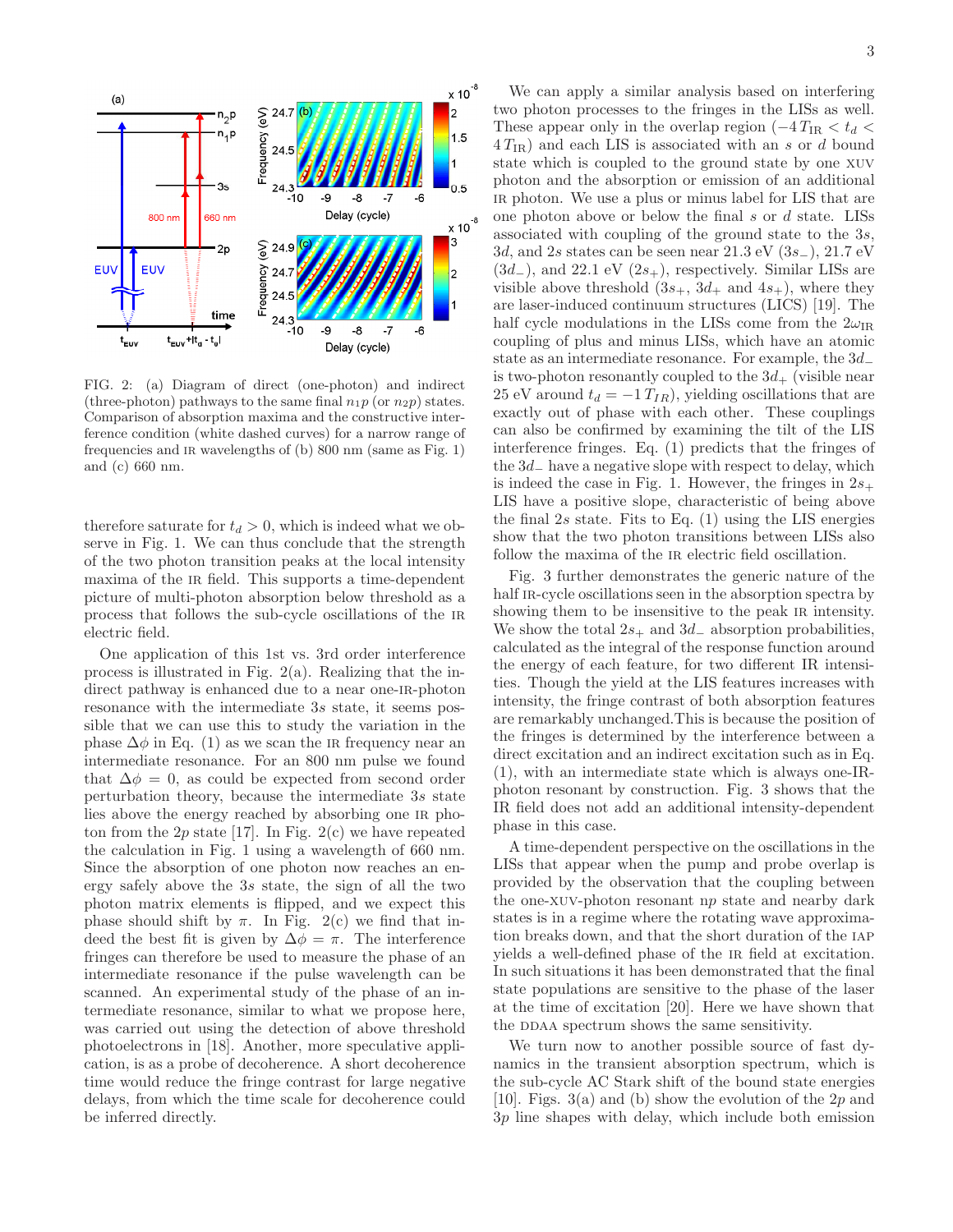

FIG. 3: Caption: (Color online) The delay-dependent absorption probability around the (a) 2s+ and (b) 3d- features, for intensities of 3e12 W/cm2 and 1e12 W/cm2 (shown in black and red, respectively). The lower intensity (red) curves have been scaled by a factor of 3 in (a) and 1.3 in (b) for better comparison.

and absorption. Qualitatively, this results from the redistribution of xuv energy across the resonances due to the perturbation of the dipole by the ir field. Similar dispersive line shapes have been discussed previously in connection with the control of exciton polarizations of a quantum dot using picosecond laser pulses [21, 22].

In a time-domain picture, the dispersive shape of the np absorption lines is caused by multiple contributions to the dipole moment: (i) a perturbed response during the IR pulse, and (ii) free decay of the coherence after the IR pulse ends  $[15, 23]$ . The relative importance of these terms is determined by the ir field intensity and delay, as well as the dephasing time  $T_2$ . If the state amplitude is unchanged by the ir field then the main contribution to the dipole moment comes from the free decay which, however, acquires a phase shift,  $\theta_{\rm S}$ , equal to the integrated optical Stark shift during the time when the IR pulse acts  $[7, 15, 23, 24]$ . In this approximation the response is given by

$$
\tilde{S}(\omega, t_d) \approx \mathcal{L}(\omega, T_2) \left[ \cos(\theta_{\rm S}) + (\Delta \cdot T_2) \sin(\theta_{\rm S}) \right] \tag{2}
$$

where  $\Delta$  is the difference  $\omega - \omega_{np}$  and  $\mathcal{L}(\omega, T_2)$  is the line shape in the absence of the IR field, a Lorentzian or the one electron excitation considered here. For positive delays  $1 \le t_d < 4T_{IR}$  we find that the line shape is well described by this simple form. We see that the shift of the absorption is in the direction of the Stark shift, but the magnitude of the shift is proportional to  $\theta_{\rm S}/T_2$  and is therefore constrained by the linewidth. Thus, for these delays, the  $2p$  and  $3p$  lines have Stark shifts of opposite sign, as shown in Fig.  $3(c)$ , but the magnitude of these shifts does not generally equal the instantaneous Stark shift and so does not carry attosecond information.

At delays near zero  $(-4 T_{IR} \leq t_d < 1 T_{IR})$  the lineshape becomes much wider than  $1/T_2$  and more complex than the simple dispersive shape discussed above. Here depopulation of the excited states by the IR field plays a larger role (see the final state populations plotted in Fig. 3(d-e)), and the response is dominated by the perturbed dipole decay. For the 3p state the loss is predominantly by one photon ionization to the continuum and the dipole response exists for only a few laser cycles after it is excited. This rapid ionization-induced dephasing allows us



FIG. 4: Response as a function of frequency at around 2p (a) and 3p (b) resonance (lineouts of Fig. 1 at different delays). Energy shifts retrieved from the maximum response (c) for 2p (black) and 3p (red) states. Half-cycle modulation of absorption strength shown in integration of response function (black and red), as well as in final populations at the end of the pulses for 2p (d) and 3p (e) states.

to probe the real-time sub-cycle dynamics using a delaydependent method: during this time (near  $-2 T_{\text{IR}}$  in Fig.  $3(c)$ ) we observe a large transient shift of the 3p feature of about 0.19 eV, comparable to the ponderomotive energy of 0.18 eV, and strong half cycle oscillations in the peak position, showing the rapid variation in the energy of the resonance as it follows the ir field oscillations. These observations are in line with other investigations which show that the Stark shift is difficult to observe optically in the absence of rapid dephasing [7]. This means that observing fast dynamics via ionization-induced dephasing requires careful control of the ir intensity. Above threshold, however, any dipole oscillation rapidly dies out as the overlap between the continuum wave packet and the ground state goes to zero in a short time, hence the effective dephasing is very rapid. This means that above threshold we always observe an overall ponderomotive shift of the absorption, but the response is very weak.

The behavior of the peak of the  $2p$  lineshape is more complex than the  $3p$ , in part because the  $2p$  is never fully depopulated during the IR pulse (Fig.  $3(d)$ ), and in part because of the strong coherent coupling between the 2p state and the nearby dark states. The 2p lineshape therefore always results from both perturbed and free decay. The sub-cycle oscillations of the 2p position are most likely due to the which-way interference with the np states discussed in the context of Fig. 2, judging from the negative and changing slope of the fringes between  $-3 T_{IR}$  and  $3 T_{IR}$  (as seen in Fig. 1). As such they do not contain information about the sub-cycle AC Stark shift.

For delays  $t_d < -4T_{IR}$  the IAP and IR act separately: the dipole established by the iap oscillates freely until the IR pulse strongly perturbs it, greatly altering the dipole amplitude and phase in a few IR cycles. This perturbed free polarization decay has been observed previ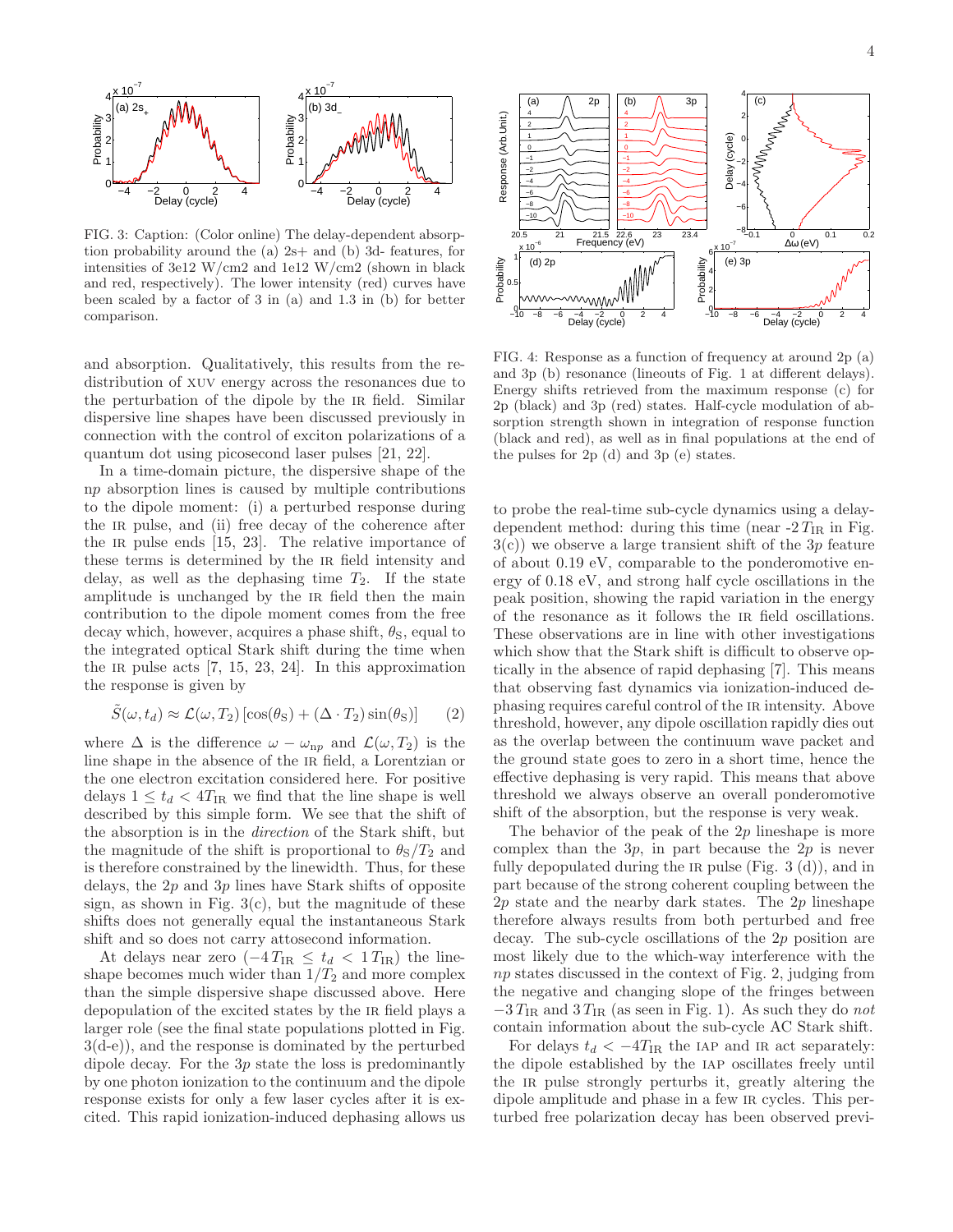ously at optical frequencies [15, 16]. It yields sidebands, seen clearly above the  $3p$  and below the  $2p$  lines, with a characteristic hyperbolic shape that depends on the delay as  $1/t_d$  and shows no attosecond time scale dynamics.

To conclude, we have identified two configurations where attosecond dynamics can be observed in attosecond transient absorption spectra: which-way interference and the sub-cycle AC Stark shift. Since experimental observations always result from propagation in a macroscopic gas, we also solve the Maxwell wave equation (mwe) for the time propagation of light fields through the atomic helium gas medium, in which the polarization and ionization source terms are obtained by solving the single-atom  $T$ DSE [13]. The absorption/emission probability after propagation of a dilute gas is almost identical to the single atom result in Fig. 1, exhibiting both the half-cycle modulations, the LISs, and the emission features discussed above. This indicates that our do DDAA predictions can be observed using current attosecond technology, especially as it regards half-ir-cycle oscillations. We note that these interference features have been observed in a very recent experiment [25].

We have demonstrated that interference fringes in DDAA spectra result from the coherent addition of two quantum paths that lead to the same dipole excitation. They reveal the time delay between the initial excitation and a later, ir-field driven multiphoton transition. This was found to be true both for transitions between bound states as well as between excitation modes (the LISs) that are observable only when the pulses overlap. We expect that they will be a general feature in more complex systems, and could be observed between resonant states embedded in a continuum [2, 26]. Using this argument in reverse, the interference fringes visible in the DDAA spectrum could be used as a precise timing device, a probe of decoherence, or a phase meter when an intermediate resonance is involved.

#### Acknowledgements

This work was supported by the National Science Foundation under Grant No. PHY-0701372 and No. PHY-1019071. High-performance computational resources were provided by Louisiana State University (www.hpc.lsu.edu) and Louisiana Optical Network Initiative (www.loni.org).

- [1] E. Goulielmakis, Z.-H. Loh, A. A. Wirth, R. Santra, N. Rohringer, V. Yakovlev, S. Zherebtsov, T. Pfeifer, A. Azzeer, M. Kling, et al., Nature 466. 739 (2010).
- [2] H. Wang, M. Chini, S. Chen, C.-H. Zhang, Y. Cheng, F. He, Y. Cheng, Y. Wu, U. Thumm, and Z. Chang, Phys. Rev. Lett. 105, 143002 (2010).
- [3] J. Itatani, F. Quéré, G. L. Yudin, M. Y. Ivanov, F. Krausz, and P. B. Corkum, Phys. Rev. Lett. 88, 173903 (Apr 2002).
- [4] F. Krausz and M. Ivanov, Rev. Mod. Phys. 81, 163 (Feb 2009).
- [5] T. Remetter, P. Johnsson, J. Mauritsson, K. Varjú, F. L. Y. Ni, E. Gustafsson, M. Kling, J. Khan, R. López-Martens, K. J. Schafer, et al., Nature Physics 2, 323 (2006).
- [6] J. Mauritsson, T. Remetter, M. Swoboda, K. Klünder, A. L'Huillier, K. J. Schafer, O. Ghafur, F. Kelkensberg, W. Siu, P. Johnsson, et al., Phys. Rev. Lett. 105, 053001 (Jul 2010).
- [7] A. Wirth, M. T. Hassan, I. Grgura, J. Gagnon, A. Moulet, T. T. Luu, S. Pabst, R. Santra, Z. A. Alahmed, A. M. Azzeer, et al., Science 334, 195 (2011).
- [8] M. Holler, F. Schapper, L. Gallmann, and U. Keller, Phys. Rev. Lett. 106 123601, (2011).
- [9] S. Chen, K. J. Schafer, and M. B. Gaarde, Optics Lett. 37(12), 2211 (JUN 15 2012).
- [10] M. Chini, B. Zhao, H. Wang, Y. Cheng, S. X. Hu, and Z. Chang, Phys. Rev. Lett. 109, 073601 (Aug 2012).
- [11] S. Chen, M. J. Bell, A. R. Beck, H. Mashiko, M. Wu, A. N. Pfeiffer, M. B. Gaarde, D. M. Neumark, S. R. Leone, and K. J. Schafer, Phys. Rev. A 86, 063408 (Dec 2012).
- [12] H. Paul, Optical and Quantum Electronics 28, 1111

(1996).

- [13] M. B. Gaarde, C. Buth, J. L. Tate, and K. J. Schafer, Phys. Rev. A 83, 013419 (2011).
- [14] J. C. Baggesen, E. Lindroth, and L. B. Madsen, Phys. Rev. A 85, 013415 (Jan 2012).
- [15] M. Lindberg and S. W. Koch, Phys. Rev. B 38, 7607 (Oct 1988).
- [16] C. H. B. Cruz and et al., IEEE J. Quant. Electron. 24, 261 (1988).
- [17] B. H. Bransden and C. J. Joachain, Physics of Atoms and Molecules (Prentice Hall, 2003).
- [18] M. Swoboda, T. Fordell, K. Klünder, J. M. Dahlström, M. Miranda, C. Buth, K. J. Schafer, J. Mauritsson, A. L'Huillier, and M. Gisselbrecht, Phys. Rev. Lett. 104, 103003 (Mar 2010).
- [19] T. Halfmann, L. P. Yatsenko, M. Shapiro, B. W. Shore, and K. Bergmann, Phys. Rev. A 58, R46 (Jul 1998).
- [20] M. S. Shahriar, P. Pradhan, and J. Morzinski, Phys. Rev. A 69, 032308 (Mar 2004).
- [21] T. Unold, K. Mueller, C. Lienau, T. Elsaesser, and A. D. Wieck, Phys. Rev. Lett. 92, 157401 (Apr 2004).
- [22] T. Guenther, C. Lienau, T. Elsaesser, M. Glanemann, V. M. Axt, T. Kuhn, S. Eshlaghi, and A. D. Wieck, Phys. Rev. Lett. 89, 057401 (Jul 2002).
- [23] J. J. Baumberg, B. Huttner, R. A. Taylor, and J. F. Ryan, Phys. Rev. B 48, 4695 (Aug 1993).
- [24] S. Pabst, A. Sytcheva, A. Moulet, A. Wirth, E. Goulielmakis, and R. Santra, Phys. Rev. A 86, 063411 (Dec 2012).
- [25] M. Chini, X. Wang, Y. Cheng, Y. Wu, D. Zhao, D. A. Telnov, S.-I. Chu, and Z. Chang, Scientific Reports 3 (2013).
- [26] M. Tarana and C. H. Greene, Phys. Rev. A 85, 013411